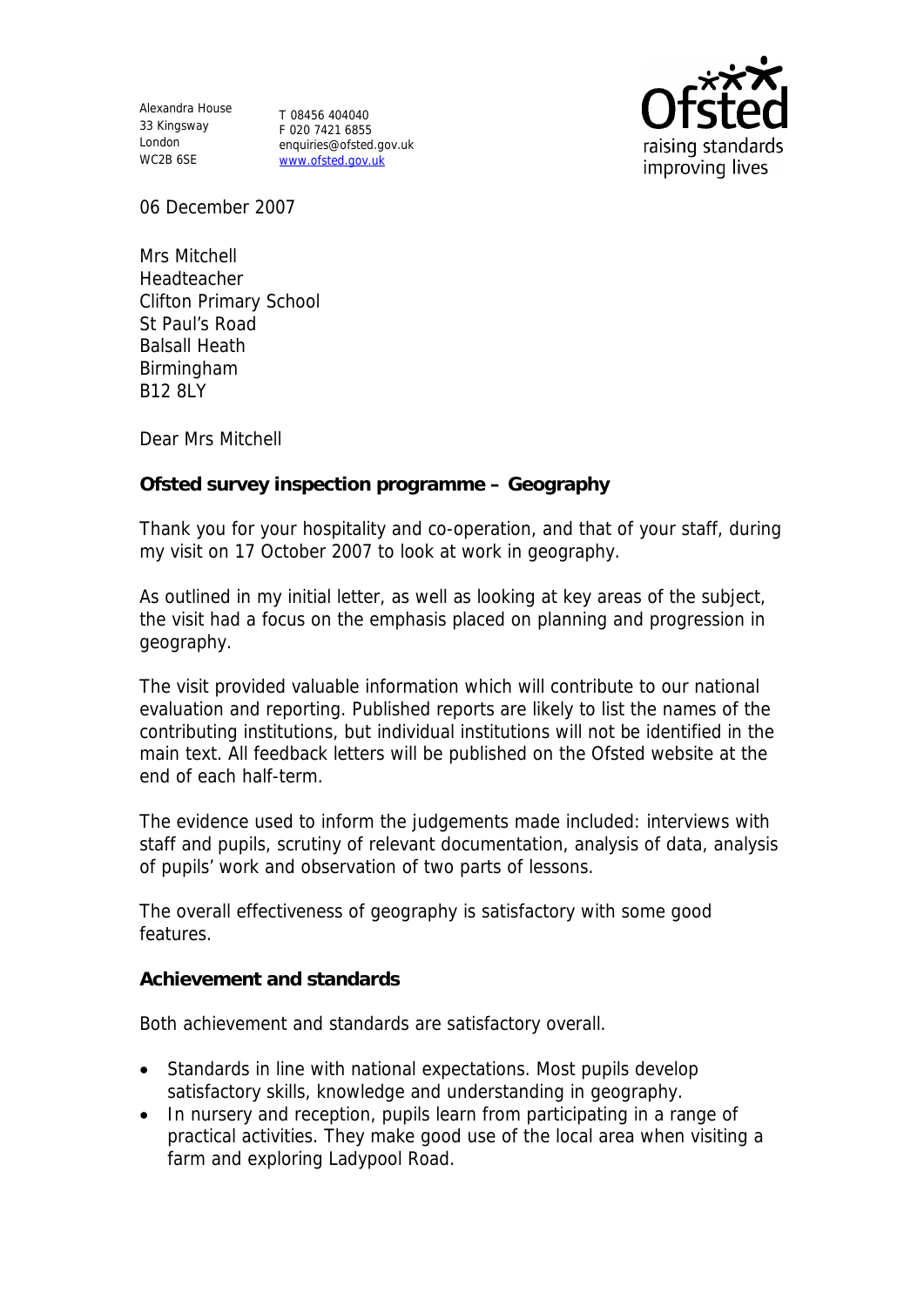- At the end of Key Stage 1 pupils have developed a satisfactory sense of place. They are able to compare and contrast different houses in their locality, recognise some human and physical features and are aware through their study of Jamaica and other places that the world extends beyond their locality.
- Mapwork and fieldwork skills are developed as pupils progress through Years 3 and 4.They also increase their understanding of environmental issues and consolidate previously learned skills. They are able to compare and contrast differing localities with their work on Middleton and St Lucia.
- By the time they leave school, pupils have a satisfactory knowledge and understanding of the subject. They can identify the features of rivers using appropriate geographical vocabulary. They are able to compare and contrast differing localities with their work on Chembakolli.
- Pupils generally are enjoy their geography lessons. They relate well to each other and to their teachers. Behaviour is good.

# **Quality of teaching and learning of geography**

The quality of teaching is satisfactory with some good features.

- The lessons observed had a good pace. There was a clear structure and a variety of teaching and learning approaches were used. These were carefully selected to build on previous learning and extend pupils' thinking. Pupils' work shows that this does not always occur in geography lessons.
- Planning is thorough and appropriate resources are selected to engage pupils. Good use is made to ensure that pupils clearly understand what they are expected to learn in the lesson. Frequent reference is made to these outcomes during the lesson and this helps them to consolidate their learning.
- Pupils respond well to opportunities to work collaboratively as well as independently.
- Pupils would make better progress if the work set took into account their different learning needs. Scrutiny of work shows that much of the work set is similar for most pupils. Higher attaining pupils, in particular are often insufficiently challenged.
- A good start has been made in modifying and developing more rigorous approaches to assessment, but implementation is at an early stage. In addition, marking does not always inform pupils how they can improve. There are clear proposals to address this later in the year.

## **Quality of curriculum**

The quality of the curriculum is satisfactory with some good features.

• The geography curriculum has appropriate breadth and balance. The recently revised policy identifies key themes to be studied but the amount of time allocated is less than that recommended. Consequently, this does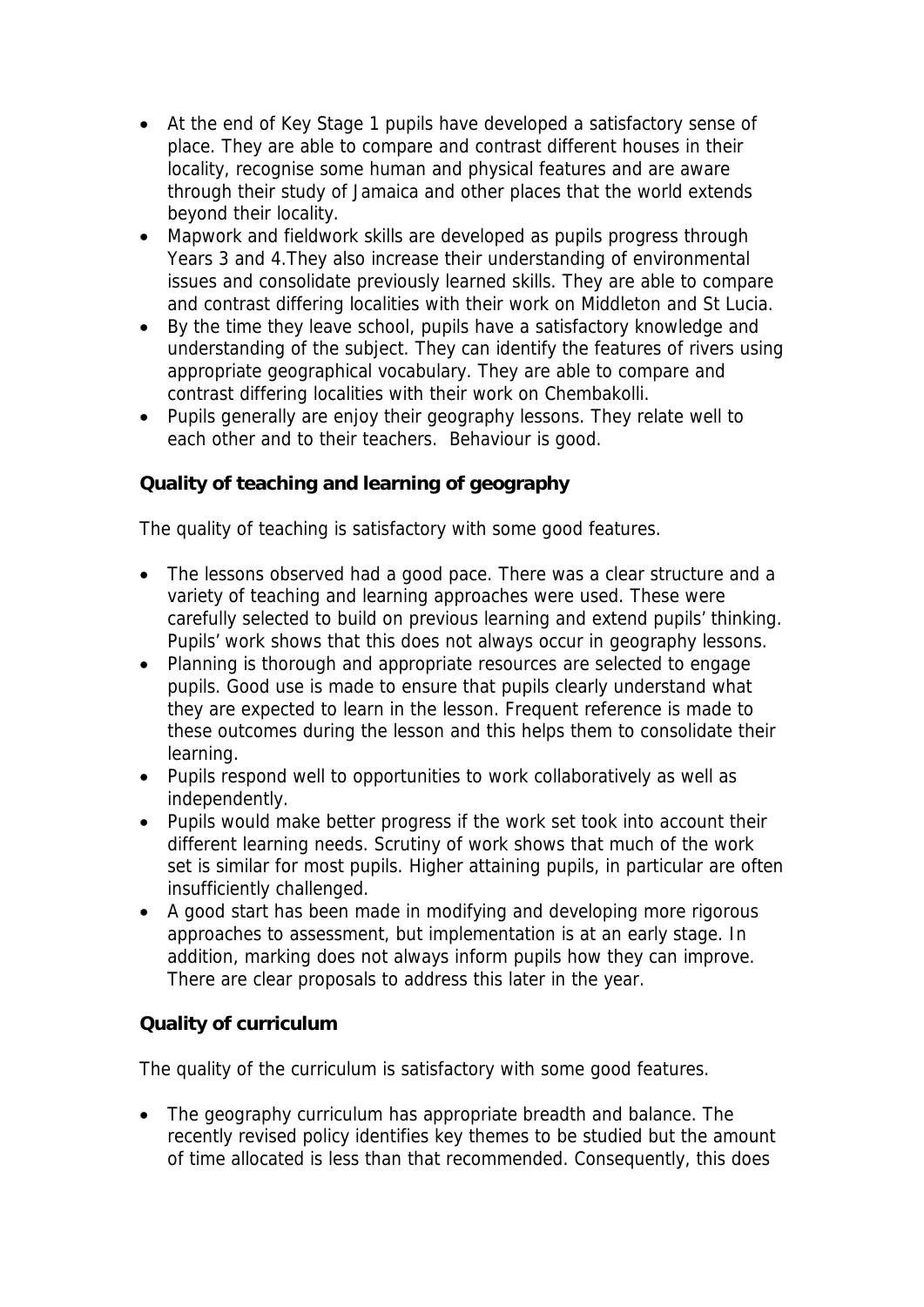not allow pupils to develop or extend their skills, knowledge and understanding beyond a satisfactory level, particularly in Years 5 and 6.

- The school indicates that additional cross curricular themes such as work on the Brazilian rain forest and orienteering support the geography curriculum, but evidence of this work was not provided or seen. In addition, these themes are not currently identified in the policy or schemes of work.
- Pupils have a good knowledge of global issues and are increasing their understanding of their complexity through involvement in projects such as 'Growing Gains'. There is a good emphasis on environmental change and sustainable development. Issues such as recycling and climate change are explored well.
- ICT is used well to support pupils' learning. This enables pupils to reenforce and develop their geographical skills. Events such as 'Black History Week' contribute well to the geography curriculum.
- Fieldwork experiences around the school, to Money Lane Farm, Rosliston and the River Cole motivate and inspire pupils. They are highly valued and contribute positively to the subject and pupils' learning. Pupils' fieldwork skills are appropriate for their age.

**Leadership and management of geography**

Leadership and management of geography are good.

- Following amalgamation, the subject leader has successfully created a clear policy and blended together a coherent programme of study.
- A good range of monitoring and evaluation activity has been undertaken, providing the subject leader with an accurate understanding of the strengths in the subject and the areas which need further development.
- An appropriate plan which incorporates a manageable range of developments required to bring about further improvement has been actioned.
- Attendance at some recent training and development events is helping the subject leader inform herself about current issues in the subject.
- The subject leader has led staff in-service training and development. She has recently begun a process of implementing change but there has been insufficient time for these to impact.

#### **Subject issue**

Planning and progression in geography is satisfactory.

- Recently revised schemes of work are beginning to focus on the teaching and learning of specific skills and knowledge and understanding, but these are at an early stage of development.
- Geographical enquiry is well promoted through the medium and long term planning and ensures that pupils progressively can build up their knowledge, skills and understanding in geography. The school is